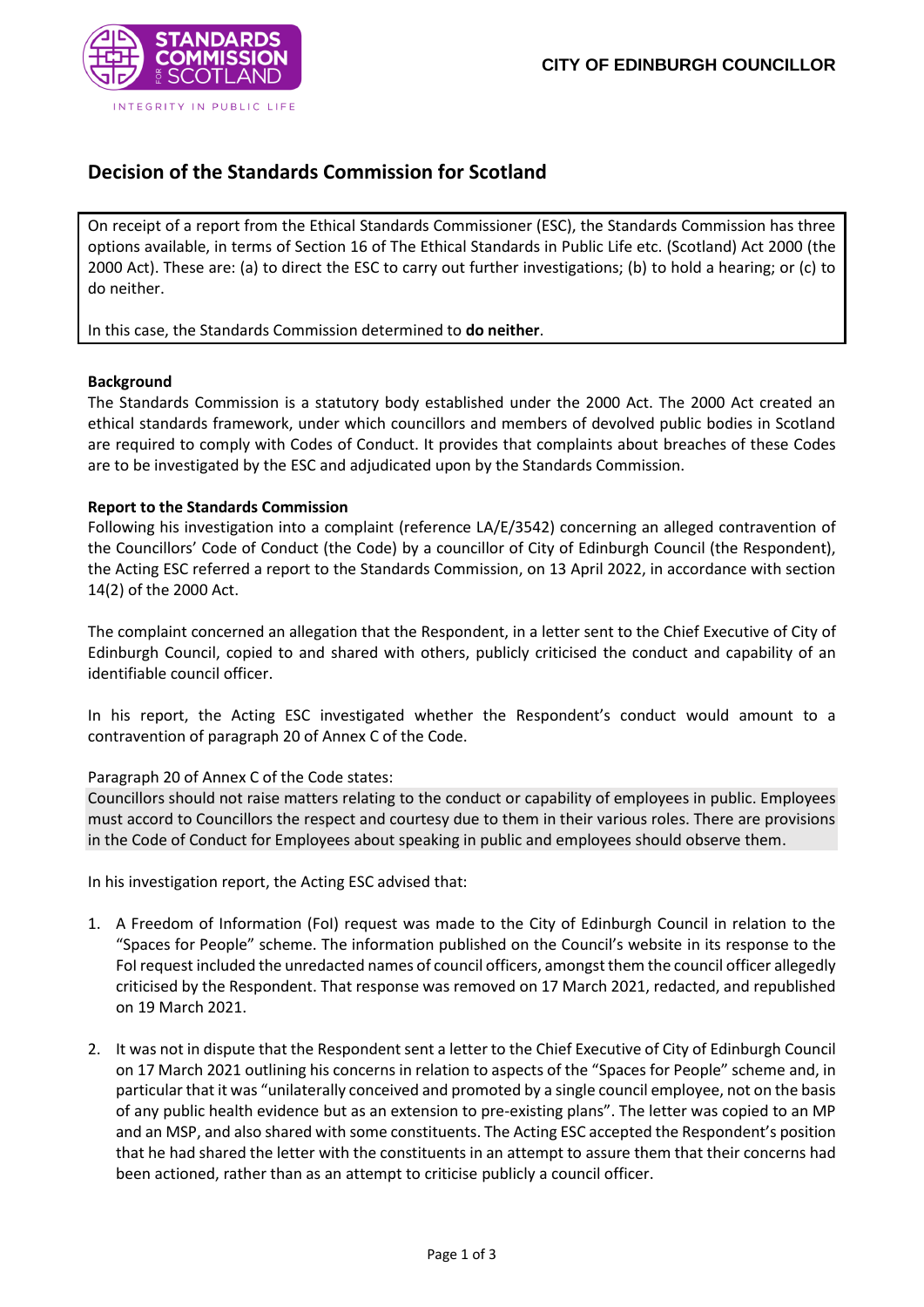

- 3. Extracts from the letter were then published online in an *Edinburgh Evening News* story the following day, 18 March 2021, bringing the Respondent's comments into the public domain. The Acting ESC was not able to find any evidence that the Respondent had shared the letter with the press. Furthermore, the Acting ESC was satisfied that when the letter was sent to the Chief Executive and when the news story was then published, the unredacted FoI response was not available online. As such, the council officer's name was not in the public domain and they were not identifiable from the letter or news story alone.
- 4. One of the Complainers (being the council officer in question) shared an email they received from a member of the public following publication of the news story. The Acting ESC noted that there had been previous correspondence between the council officer and this member of the public, the member of the public having already requested to submit a complaint about the matter in question. As such, as the member of the public and the council officer had already been in communication, it was likely that the member of the public already knew the council officer in question and that they had not been identified by the letter or the news story.
- 5. While it could be recognised that the contents of the letter could be understood as being critical of a council officer's conduct or capability, the Acting ESC also recognised that the letter was intended for the Council's Chief Executive and those leadership figures copied into the letter, and not for the wider public.

Having considered the various factors of the complaint and the evidence gathered, the Acting ESC concluded that the Respondent's conduct did not amount to a breach of the Code.

# **Reasons for Decision**

Having considered the terms of his report, the Standards Commission did not consider that it was necessary or appropriate to direct the Acting ESC to undertake any further investigation into the matter.

In making a decision about whether to hold a Hearing, the Standards Commission took into account both public interest and proportionality considerations, in accordance with its policy on Section 16 of the 2000 Act. A copy of the policy can be found at: [https://www.standardscommissionscotland.org.uk/cases.](https://www.standardscommissionscotland.org.uk/cases)

In assessing the public interest, the Standards Commission noted that a breach of requirement in the Code for councillors to refrain from criticising council officers in public could have the potential to undermine the efficient running of the Council and could bring the role of a councillor, council officers and the Council itself into disrepute.

The Standards Commission noted that holding a Hearing (with the associated publicity) could promote the provisions of the Code, if it was found that the Respondent's conduct amounted to a breach of the Code. There could, therefore, be some limited public interest in holding a Hearing. Regardless of this, the Standards Commission was, however, also required to consider whether it would be proportionate to do so.

In considering proportionality, the Standards Commission noted that the Acting ESC, in his report, had reached the conclusion that the Respondent's conduct did not amount, on the face of it, to a breach of the Code. Having reviewed the evidence before it, the Standards Commission found no reason to depart from that conclusion.

Having taken into account the above factors, and in particular the fact that it was not satisfied, on the face of it, that the conduct as established could amount to a breach of the Code, the Standards Commission concluded that it was neither proportionate, nor in the public interest, for it to hold a Hearing. The Standards Commission determined, therefore, to take no action on the referral.

The Standards Commission would like nevertheless to take this opportunity to remind councillors of the importance of councillors and officers working together in an atmosphere of mutual trust and respect, as